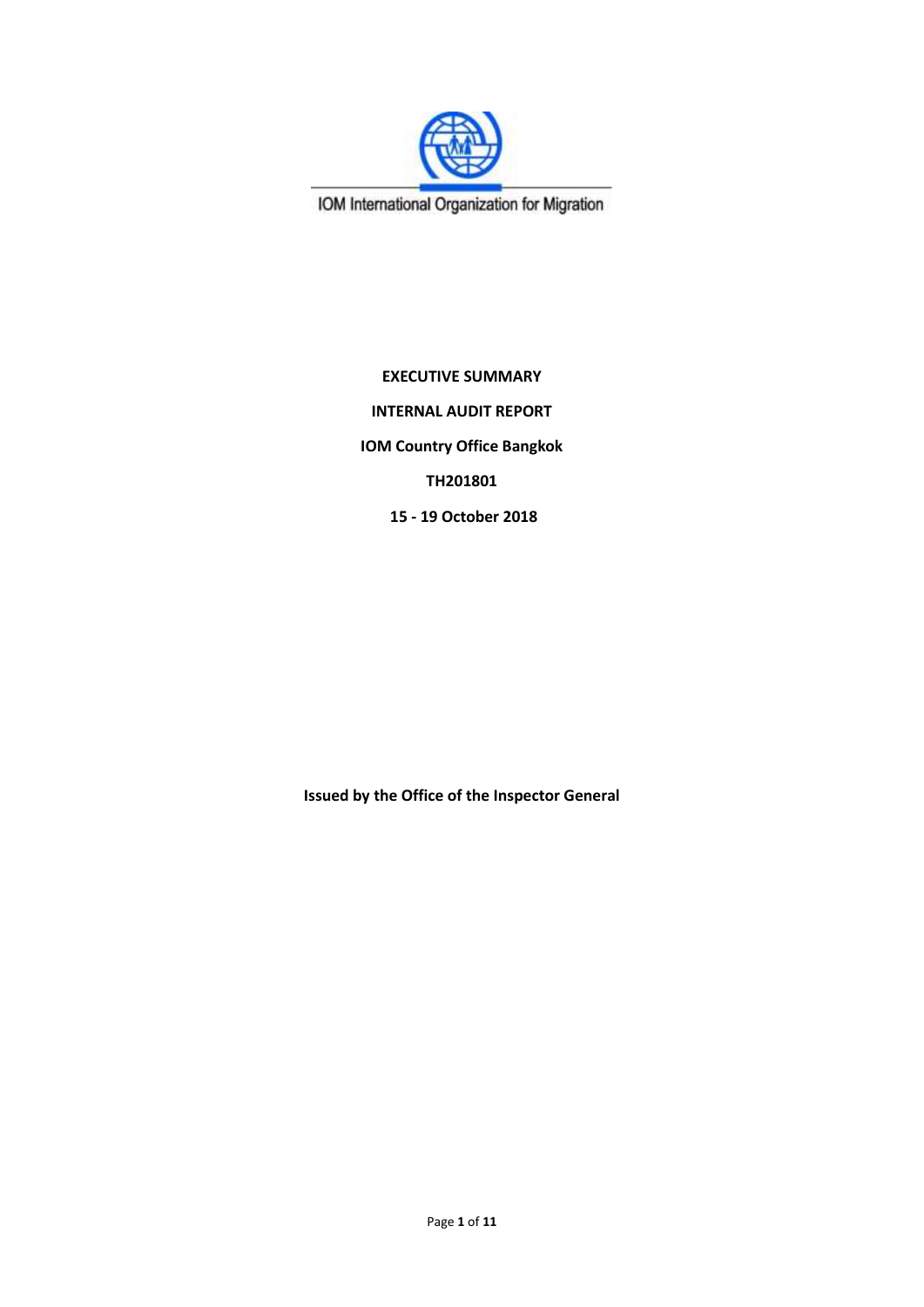# **Report on the Audit of IOM Country Office Bangkok Executive Summary Audit File No. TH201801**

The IOM Office of the Inspector General (OIG) conducted an internal audit of the IOM Bangkok, Kingdom of Thailand (the "Country Office") from 15 to 19 October 2018. The internal audit aimed to assess adherence to financial and administrative procedures in conformity with IOM's regulations and rules and the implementation of and compliance with its internal control system.

Specifically, the audit assessed the risk exposure and risk management of the Country Office's activities, in order to ensure these are well understood and controlled by the local management and staff. Selected samples from the following areas were reviewed:

- a. Management and Administration
- b. Personnel
- c. Finance and Accounting
- d. Procurement and Logistics
- e. Contracting
- f. Information and Technology
- g. Programme and Operations

The audit covered the activities of the Country Office from September 2016 to August 2018. The Country Office recorded the following expenses based on IOM financial records:

- September to December 2016 USD 9,410,595 representing 1.60 per cent and 9.74 per cent of IOM Total and Asia and the Pacific Region, respectively.
- 2017 USD 22,419,100 representing 1.40 per cent and 8.01 per cent of IOM Total and Asia and the Pacific Region, respectively.
- January to August 2018 USD 15,414,721 representing 1.35 per cent and 6.56 per cent of IOM Total and Asia and the Pacific Region, respectively.

Because of the concept of selective testing of data and inherent limitation of the internal audit work, there is no guarantee that all matters of significance to IOM will be discovered by the internal audit. It is the responsibility of local management of the Country Office to establish and implement internal control systems to assure the achievement of IOM's objectives in operational effectiveness and efficiency, reliable financial reporting and compliance with relevant laws, regulations and policies. It is also the responsibility of local management to determine whether the areas the internal audit covered, and the extent of verification or other checking included are adequate for local management's purposes. Had additional procedures been performed, other matters might have come to internal audit attention that would have been reported.

The internal audit was conducted in accordance with the Charter of the Office of the Inspector General and in general conformance with the *International Standards for the Professional Practice of Internal Auditing.*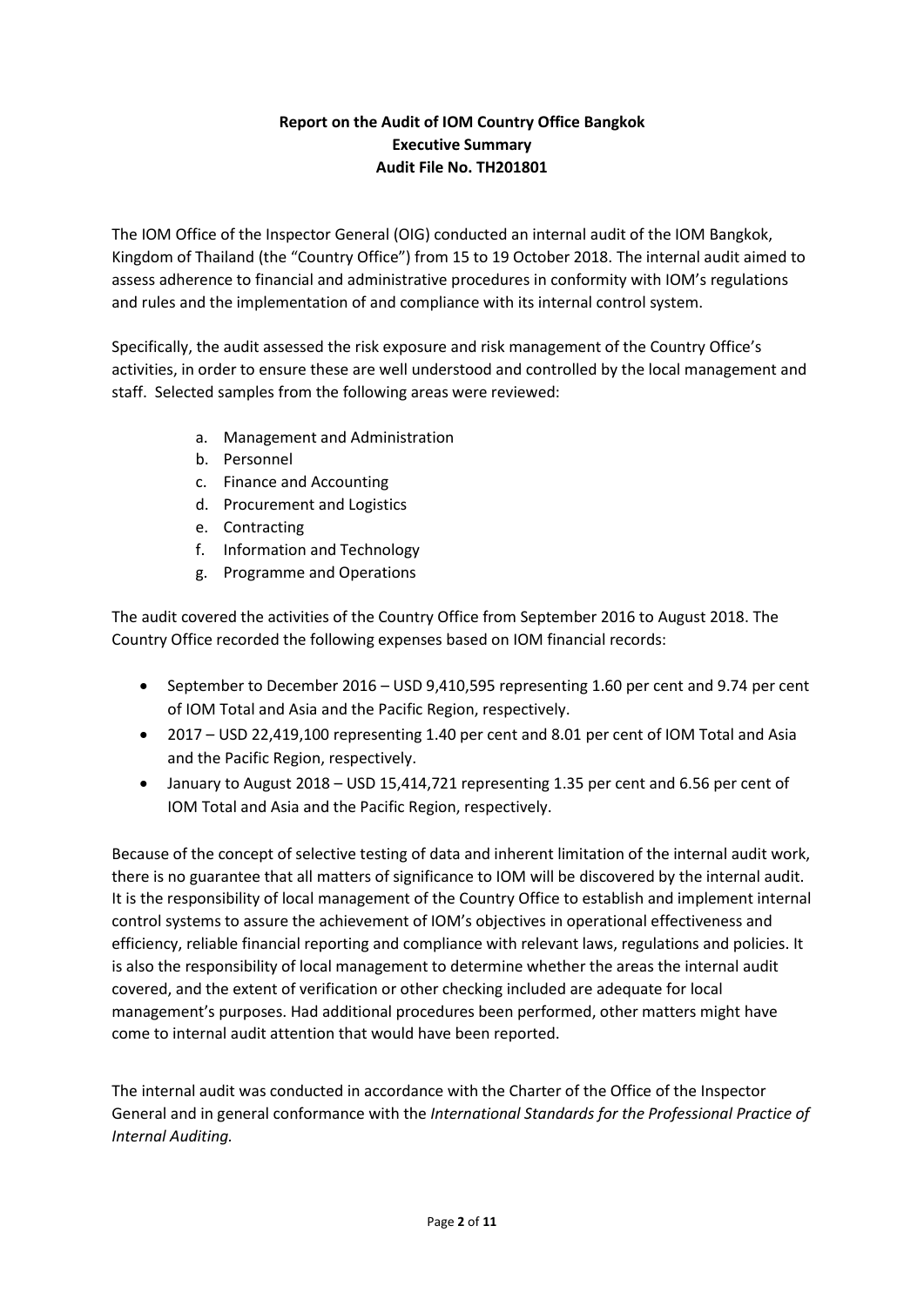### **Overall audit rating**

OIG assessed the Country Office as **partially effective** which means that "while the design of controls may be largely correct in that they treat most of the root causes of the risk, they are not currently very effective. Or, some of the controls do not seem correctly designed in that they do not treat root causes *and* those that are correctly designed are operating effectively".

This rating was mainly due to weaknesses noted in the following areas:

- 1. Imprest Cash Advances
- 2. Invoicing process and recording of service fee
- 3. Cooperation agreement
- 4. Project funding
- 5. Oversight of sub-offices
- 6. Delegation of authority matrix
- 7. Terms of reference of staff
- 8. Laboratory unit
- 9. Cash management
- 10. Rental of vans
- 11. Standard operating procedures
- 12. Criminal Investigation department fees
- 13. Overseas worker welfare fund membership fees

**Key recommendations: Total = 41; Very High Priority = 4; High Priority = 12; Medium Priority = 20; Low Priority = 5**

#### **Very High Priority Recommendations**

**.** 

Prompt action is required within one month to ensure that processes will not be critically disrupted, and IOM will not be *critically* adversely affected in its ability to achieve its strategic and operational objectives.

There are four (4) Very High Priority recommendations consisting of one (1) recommendation for Finance and Accounting and three (3) recommendations in Programme and Operations<sup>1</sup>. These are as follows:

- <span id="page-2-0"></span>o Comply with IOM policies and procedures on the proper handling of imprest accounts.
- o Review the invoicing process for the completeness and timeliness of invoicing and recording of service fee.
- o Review the terms of the cooperation agreement and internal processes and procedures appropriately amended to support compliance.

 $1$  One recommendation each under Programme and Operations, Management and Administration was not presented in the executive summary, according to the provisions of IB/78 "Disclosure of IOM Internal Audit Reports".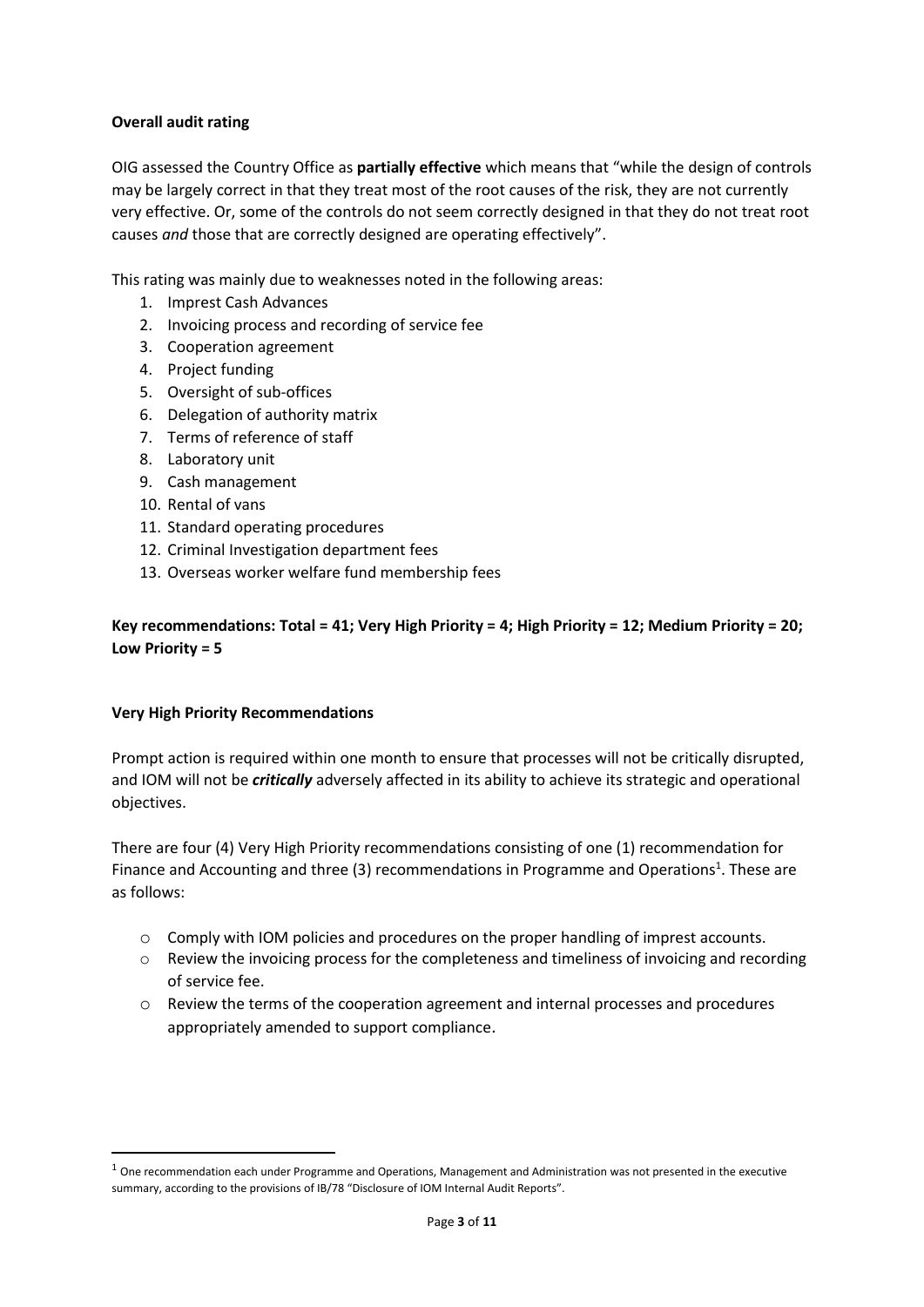### **High Priority Recommendations**

For the high priority recommendations, prompt action is required within three months to ensure that IOM will not be adversely affected in its ability to achieve its strategic and operational objectives.

The High Priority recommendations are presented below:

- 1. Five (5) recomme[n](#page-2-0)dations for Management and Administration<sup>1</sup>, two (2) recommendations for Personnel, one (1) recommendation for Procurement and Logistics, and three (3) recommendations for Programme and Operations. These recommendations aim to ensure that assets of IOM are properly safeguarded, staff welfare is secured and that IOM operations are effective and efficient.
	- o Closely monitor its organizational structure and staffing in line with the availability of funding.
	- o Establish a reporting line between the main and sub-offices resources management functions with the aim of having adequate internal controls.
	- o Review and update the existing delegation of authority matrix to cover all relevant transactions requiring approvals.
	- $\circ$  Consult with Headquarters on the ways to harmonize the salary scale and align terms of reference of the affected staff to organizational standards.
	- o Review staffing needs for the laboratory unit and adjust the working time as appropriate.
	- $\circ$  Procurement and Logistics unit should control the fees paid for rental of vans by different units and take pro-active part in the negotiation of the fees.
	- $\circ$  Update the standard operating procedures to include all the necessary procedures for the implementation of the concerned project.
	- o Comply with IOM policies on the proper procedures for cash collection process for Criminal Investigation department fees.
	- $\circ$  Review the process concerning the overseas worker welfare fund membership contribution and ensure that appropriate controls are in place.
- 2. One (1) recommendation on Finance and Accounting are directed towards the enhancement of the reliability and integrity of the Country Office's financial and operational information.
	- o Fully comply with IOM guidelines over cash management.

There remain another 20 Medium priority recommendations consisting of: 4 recommendations in Management and Administration, 1 recommendation each in Personnel, and Information Technology, 3 recommendations in Finance and Accounting, 3 recommendations in Procurement and Logistics, 2 recommendations in Contracting, and 6 recommendations in Programme and Operations which need to be addressed by the Country Office within one year to ensure that such weaknesses in controls will not moderately affect the Country Office's ability to achieve its entity or process objectives.

Low priority recommendations (not included in this Executive Summary) have been discussed directly with the management and actions have been initiated to address them.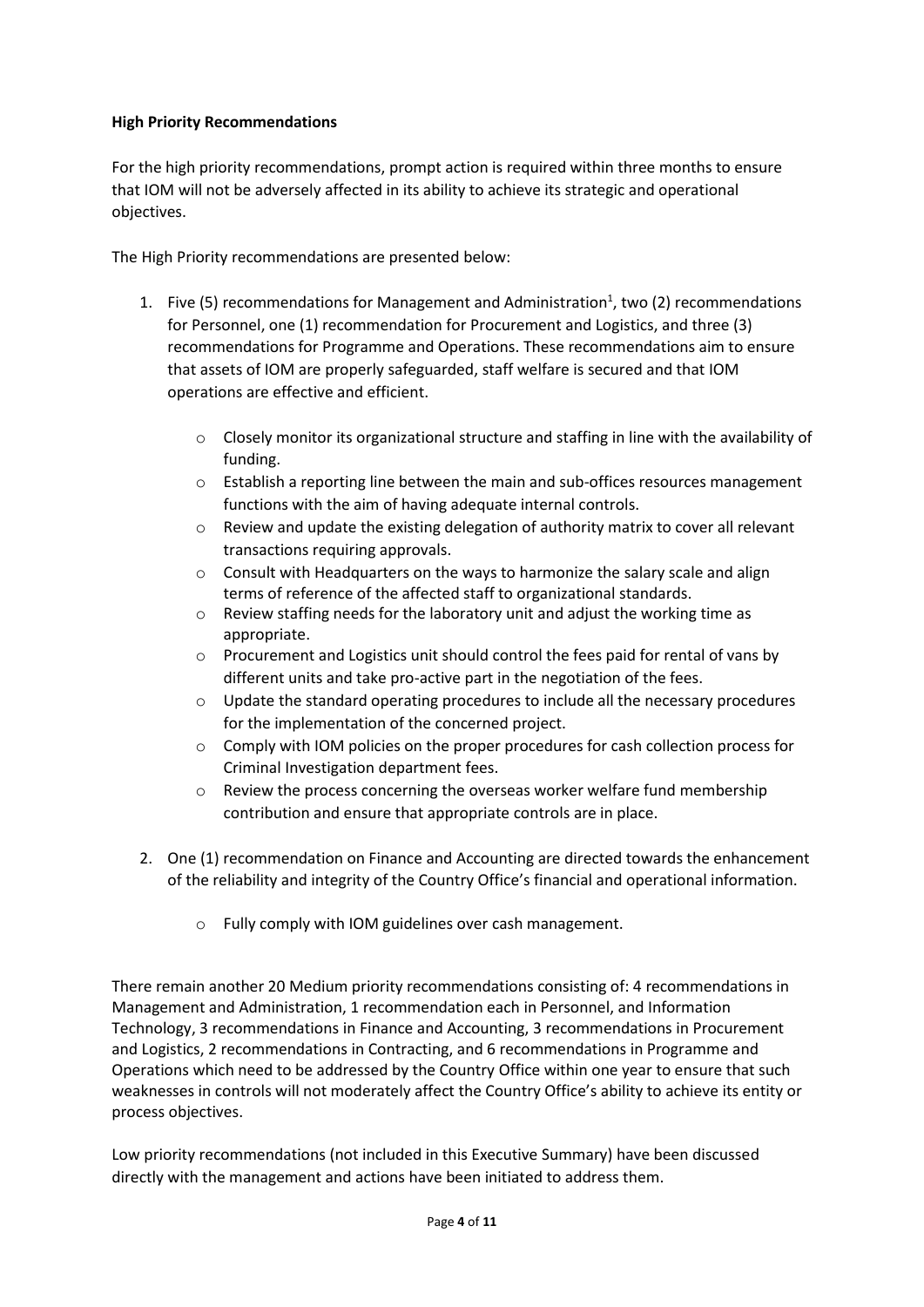#### **Management comments and action plans**

36 out of the 41 recommendations were implemented and closed as of 31 January 2020. Management is in the process of completing the remaining recommendations. Comments and/or additional information provided have been incorporated in the report, where appropriate.

This report is intended solely for information and should not be used for any other purpose.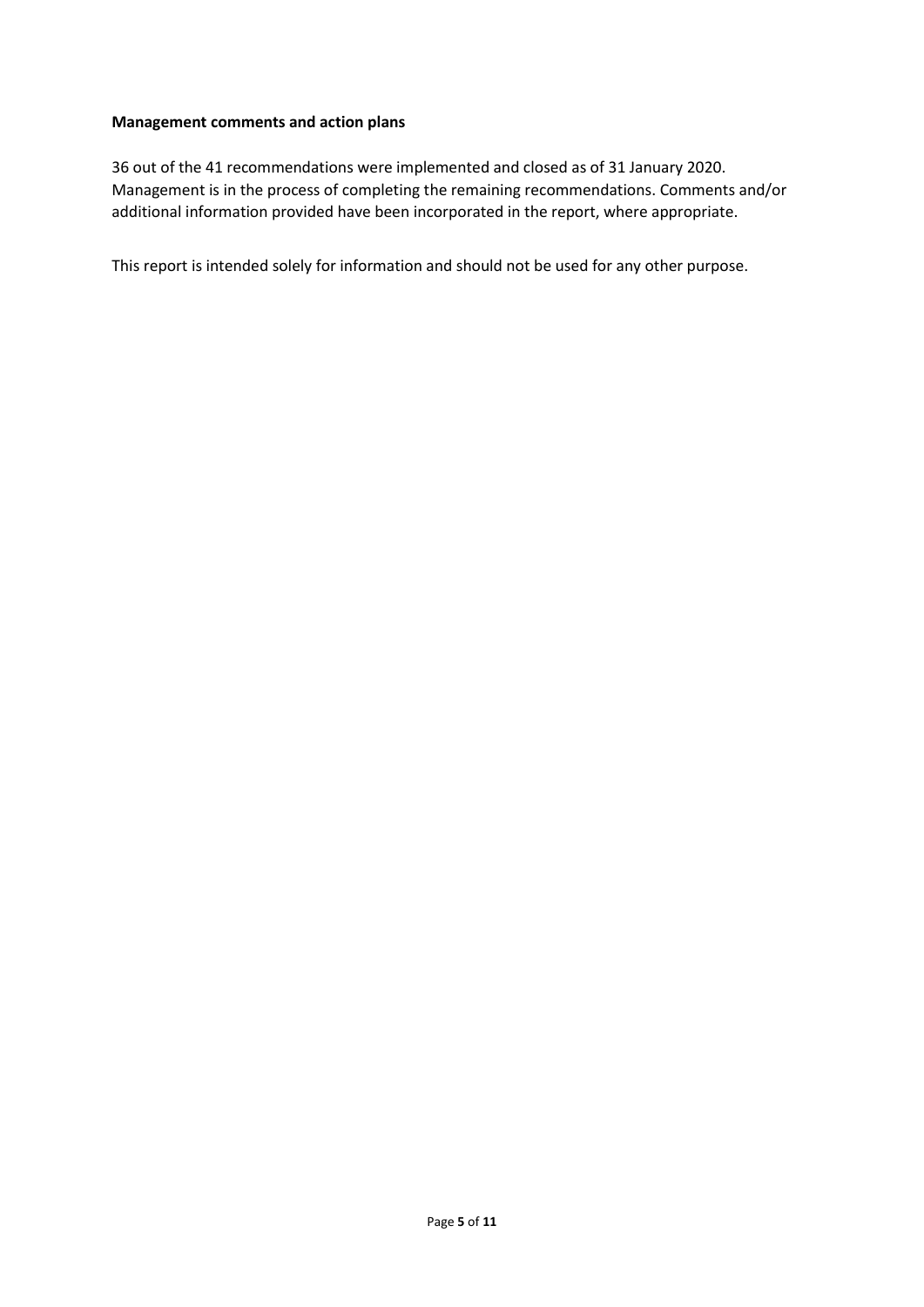## **International Organization for Migration Office of the Inspector General**

### **I. About the Country Office**

The main office is located in Bangkok, Kingdom of Thailand. As of 1 October 2018, the Country Office has 346 personnel categorized into: 26 officials, 190 staff and 130 non-staff. The Country Office recorded the following expenses based on IOM financial records for the following periods:

- September to December 2016 USD 9,410,595 representing 1.60 per cent and 9.74 per cent of IOM Total and Asia and the Pacific Region, respectively.
- 2017 USD 22,419,100 representing 1.40 per cent and 8.01 per cent of IOM Total and Asia and the Pacific Region, respectively.
- January to August 2018 USD 15,414,721 representing 1.35 per cent and 6.56 per cent of IOM Total and Asia and the Pacific Region, respectively.

The Country Office has a total portfolio of 93 projects and total budget of USD 59,496,618. The top 2 projects by type:

- 7 projects for Labour Migration amounting to USD 18,415,141 or 31 per cent of the budget.
- 15 projects for Resettlement Assistance amounting to USD 13,995,047 or 24 per cent of the budget.

#### **II. Scope of the Audit**

## **1. Objective of the Audit**

The internal audit was conducted in accordance with the Charter of the Office of the Inspector General and in general conformance with the *International Standards for the Professional Practice of Internal Auditing.* The focus of the audit was adherence to financial and administrative procedures in conformity with IOM's rules and regulations and the implementation of and compliance with its internal control system.

## **2. Scope and Methodology**

In compliance with Internal Audit standards, attention was paid to the assessment of risk exposure and the risk management of the Country Office activities in order to ensure that these are well understood and controlled by the local management and staff. Recommendations made during the internal audit fieldwork and in the report aim to equip the local management and staff to review, evaluate and improve their own internal control and risk management systems.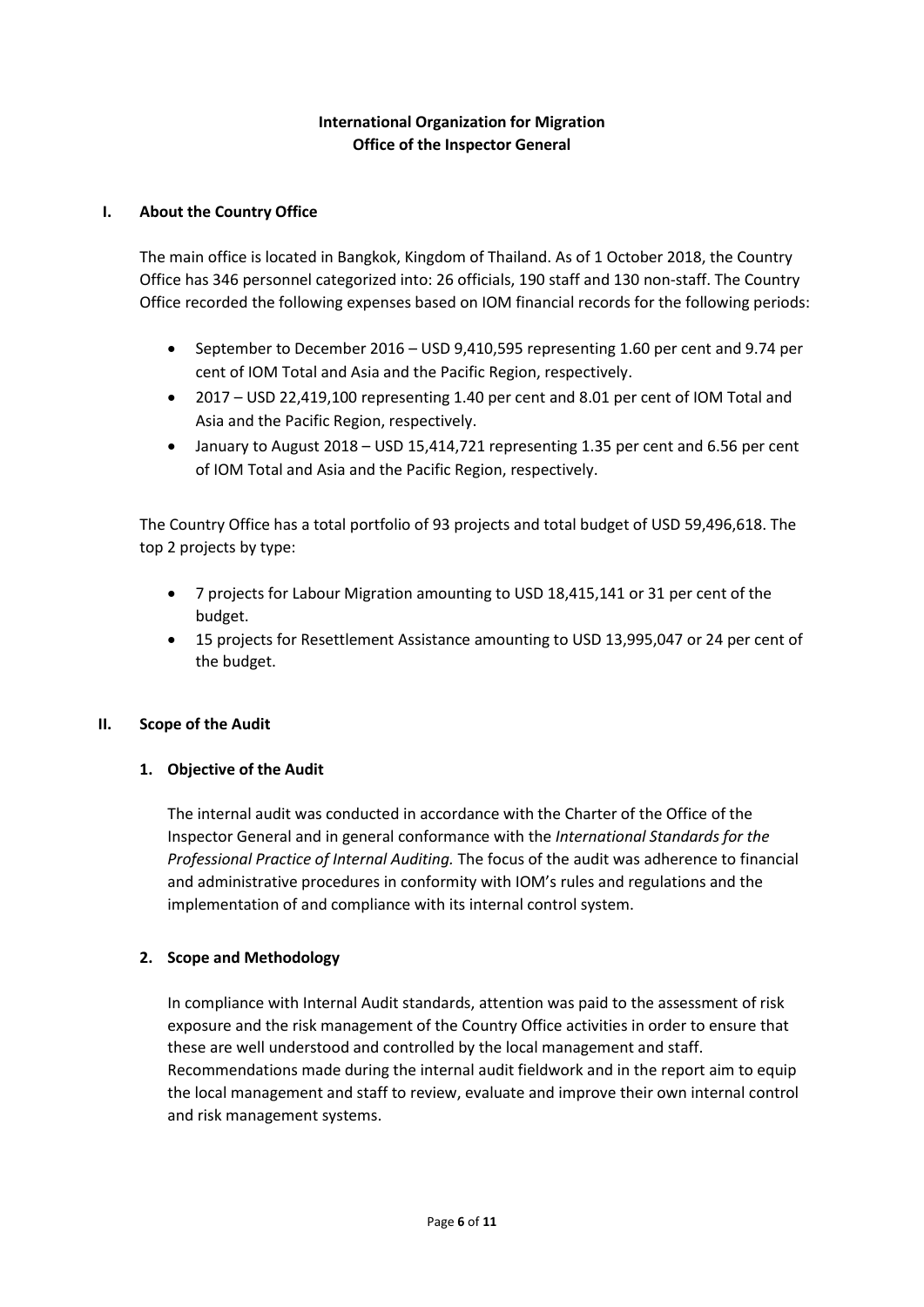#### **III. Audit Conclusions**

### 1. Overall Audit Rating

OIG assessed the Country Office as **partially effective** which means that "while the design of controls may be largely correct in that they treat most of the root causes of the risk, they are not currently very effective. Or, some of the controls do not seem correctly designed in that they do not treat root causes, *and* those that are correctly designed are operating effectively."

### **IV. Key Findings and Very High Priority and High Priority Recommendations**

- I. Very High Priority Recommendations
	- 1. Imprest cash advances

Although imprest advances are liquidated regularly, a number of internal lapses were observed which may result to funds misappropriation, diminished accountability, invalid payments, and work inefficiencies.

Very High Priority Recommendation:

- o Coordinate with Head Office on the proper handling of imprest accounts.
- 2. Invoicing process and recording of service fee There is no formal documented invoicing process and recording of revenue is not in accordance with the accrual principle of accounting.

Very High Priority Recommendation:

- o Review the invoicing process for the completeness and timeliness of invoicing and recording of service fee.
- 3. Cooperation Agreement

The review disclosed non-compliance with the provisions of the cooperation agreement in terms of interviewing workers and internal control gaps in the service fee payments.

Very High Priority Recommendation:

- o Review the terms of the cooperation agreement and internal processes and procedures appropriately amended to support compliance.
- II. High Priority Recommendations:
	- 1. Project Funding

Given the continued challenges encountered by the Country Office on funding of some projects, there is a potential risk on the Country Office's sustainability.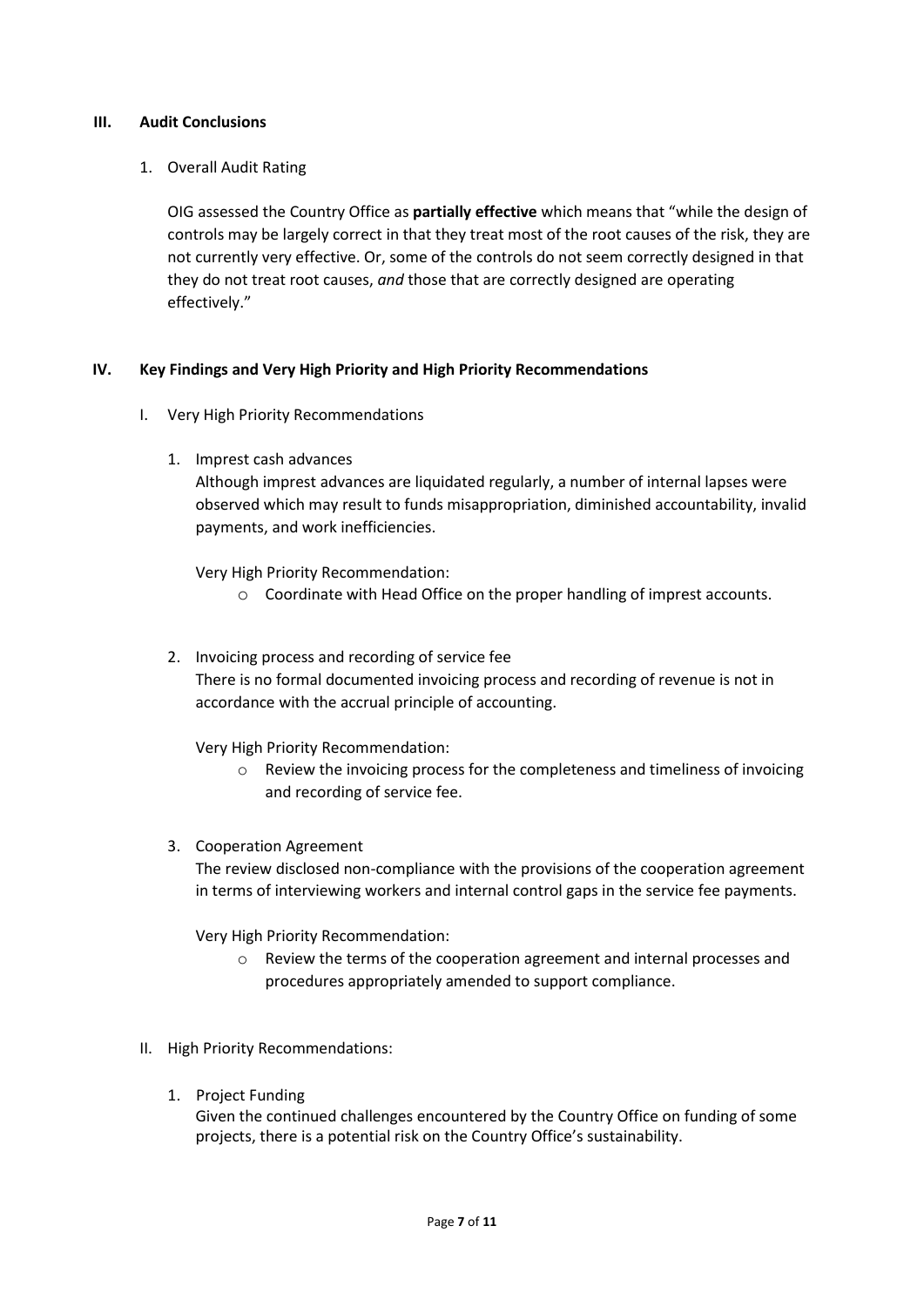High Priority Recommendation:

- o Closely monitor its organizational structure and staffing in line with the availability of funding.
- 2. Oversight of sub-offices

There is a lack of oversight on sub-offices' resources management functions and defective organization set-up in the Migration Health unit.

High Priority Recommendation:

- o Establish a reporting line between the main and sub-offices resources management functions with the aim of having adequate internal controls.
- 3. Delegation of authority matrix There were noted deficiencies in the delegation of authority matrix in place.

High Priority Recommendation:

- o Review and update the existing delegation of authority matrix to cover all relevant transactions requiring approvals.
- 4. Terms of Reference of Staff

The terms of reference for many staff on the old salary scale have not been updated or rated for fear that doing so might result in upgrade of the staff and make some programmes unsustainable due to additional staff cost.

High Priority Recommendation:

- o Consult with Headquarters on the ways to harmonize the salary scale and align terms of reference of the affected staff to organizational standards.
- 5. Laboratory unit

After downsizing in 2013, the laboratory staff were put on 30 hours per week but actually working beyond 30 hours per week and sometimes doing overtime without prior approval being requested.

High Priority Recommendation:

- o Review staffing needs for the laboratory unit and adjust the working time as appropriate.
- 6. Cash Management

There were no sufficient internal control procedures over cash management.

High Priority Recommendation:

- o Fully comply with IOM guidelines over cash management.
- 7. Rental of vans

There is no internal control on the use of rental vans in Bangkok, Mae Hong Son, and Mae Sot.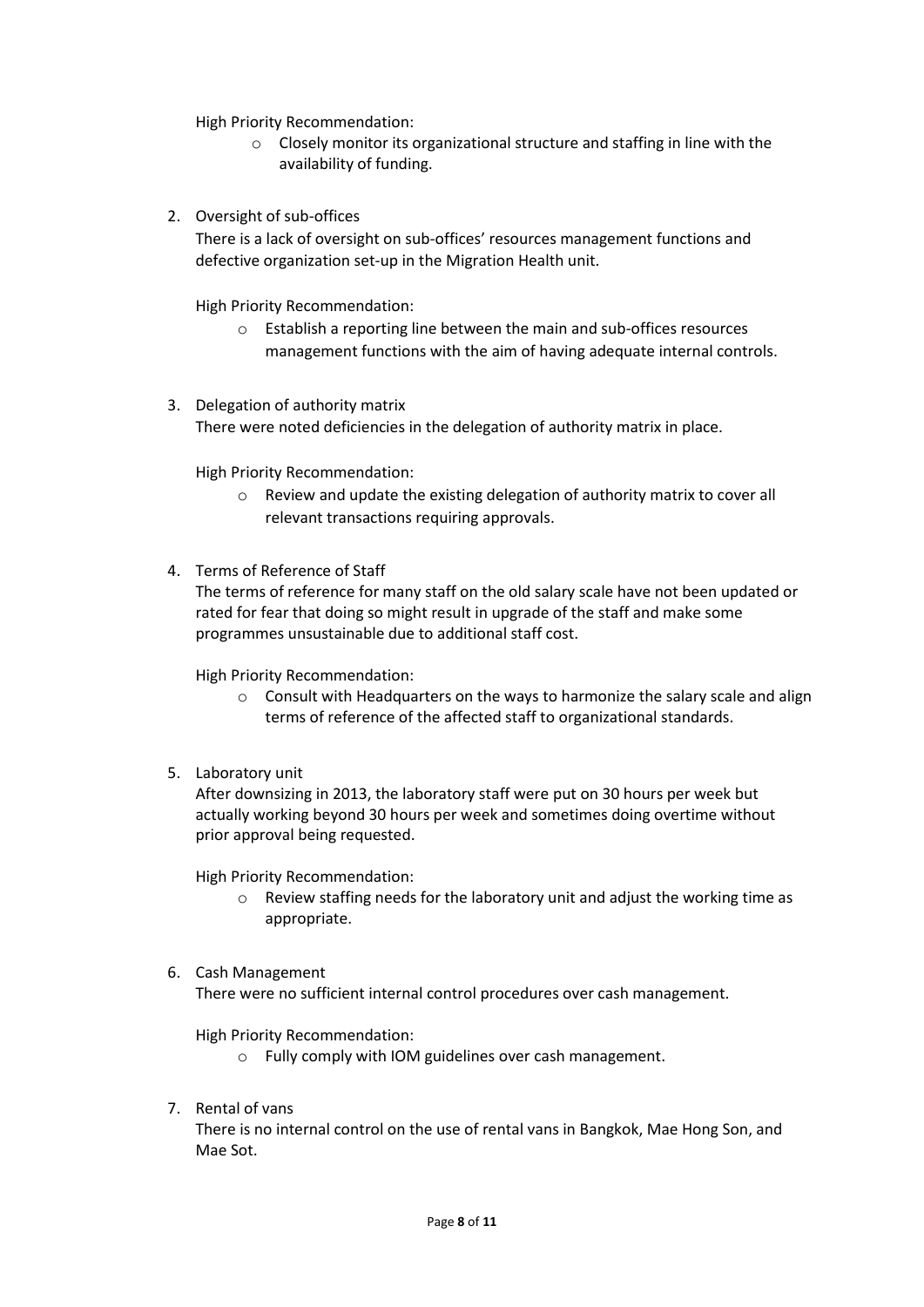High Priority Recommendation:

- o Procurement and Logistics unit should control the fees paid for rental of vans by different units and take pro-active part in the negotiation of the fees.
- 8. Standard Operating Procedures

While standard operating procedures are necessary to carry out project implementation, there are procedures that were overlooked in the development of the standard operating procedures, such as billing and recording of additional airfare costs, to name a few.

High Priority Recommendation:

- o Update the standard operating procedures to include all the necessary procedures for the implementation of projects.
- 9. Criminal Investigation department fees There were significant internal control weaknesses in the handling of Criminal Investigation department fees.

High Priority Recommendation:

- o Monitor the proper procedures for cash collection process for Criminal Investigation department fees and ensure compliance with accounting procedures.
- 10. Overseas Worker Welfare Fund Membership Fees Gaps were noted in the collection, transmittal process and recording of overseas worker welfare fund membership fees.

High Priority Recommendation:

 $\circ$  Review the process concerning the overseas worker welfare fund membership contribution and ensure that appropriate controls are in place.

*Management agreed with the recommendations. Of the 13 key findings and very high and high priority recommendations presented, only2 remain open and are in the process of implementation, related to delegation of authority matrix, and terms of reference of staff.*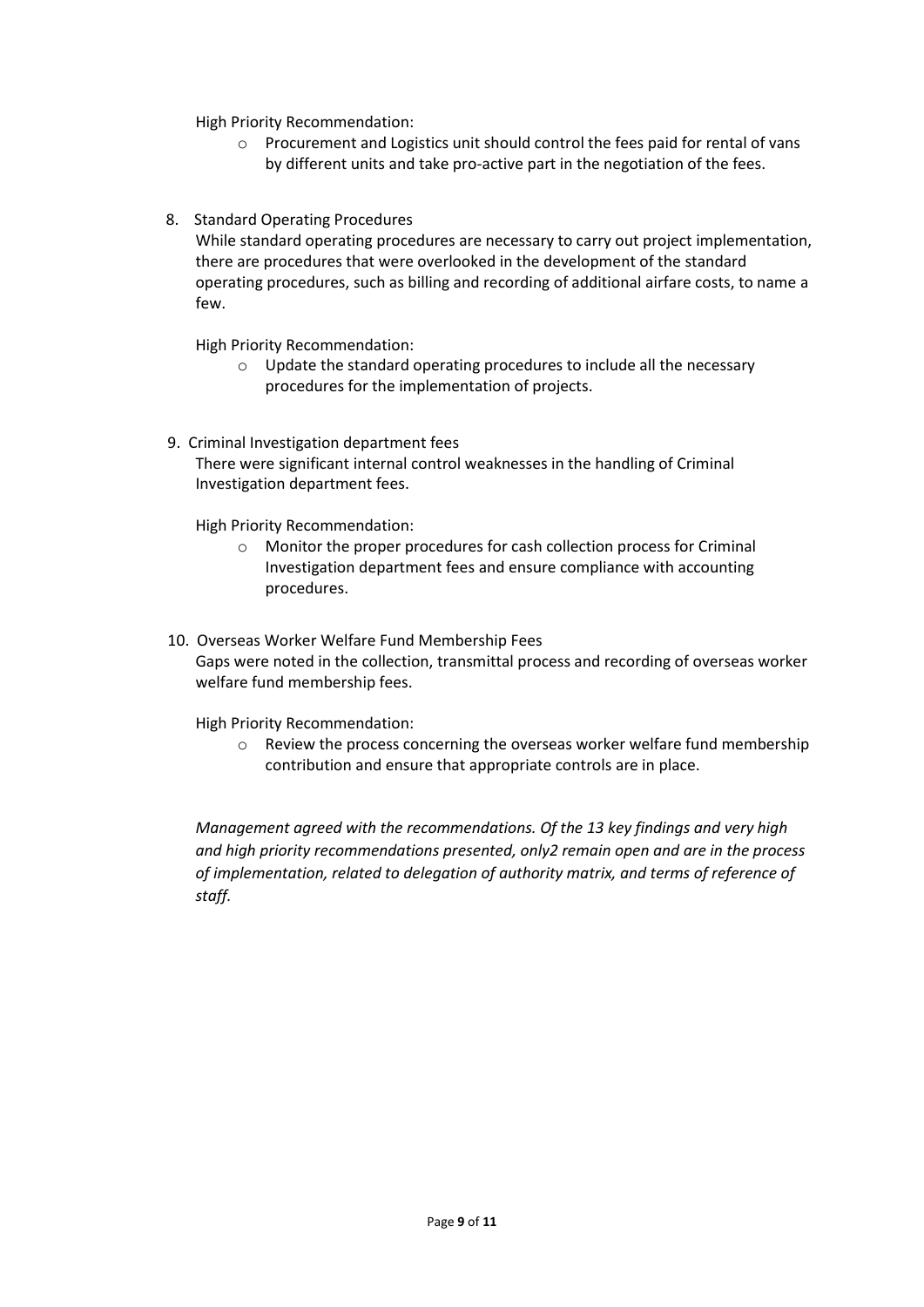#### **ANNEXES**

#### **Definitions**

The overall adequacy of the internal controls, governance and management processes, based on the number of audit findings and their risk levels:

| <b>Descriptor</b>              | Guide                                                                                                                                                                                                                                                                                                                      |  |
|--------------------------------|----------------------------------------------------------------------------------------------------------------------------------------------------------------------------------------------------------------------------------------------------------------------------------------------------------------------------|--|
| <b>Fully effective</b>         | Nothing more to be done except review and monitor the existing<br>controls. Controls are well designed for the risk, address the root<br>causes and Management believes that they are effective and<br>reliable at all times.                                                                                              |  |
| Substantially<br>effective     | Most controls are designed correctly and are in place and<br>effective. Some more work to be done to improve operating<br>effectiveness or Management has doubts about operational<br>effectiveness and reliability.                                                                                                       |  |
| <b>Partially effective</b>     | While the design of controls may be largely correct in that they treat<br>most of the root causes of the risk, they are not currently very<br>effective. Or, some of the controls do not seem correctly designed<br>in that they do not treat root causes, those that are correctly<br>designed are operating effectively. |  |
| <b>Largely ineffective</b>     | Significant control gaps. Either controls do not treat root causes or<br>they do not operate at all effectively.                                                                                                                                                                                                           |  |
| None or totally<br>ineffective | Virtually no credible controls. Management has no confidence that<br>any degree of control is being achieved due to poor control design<br>and/or very limited operational effectiveness.                                                                                                                                  |  |